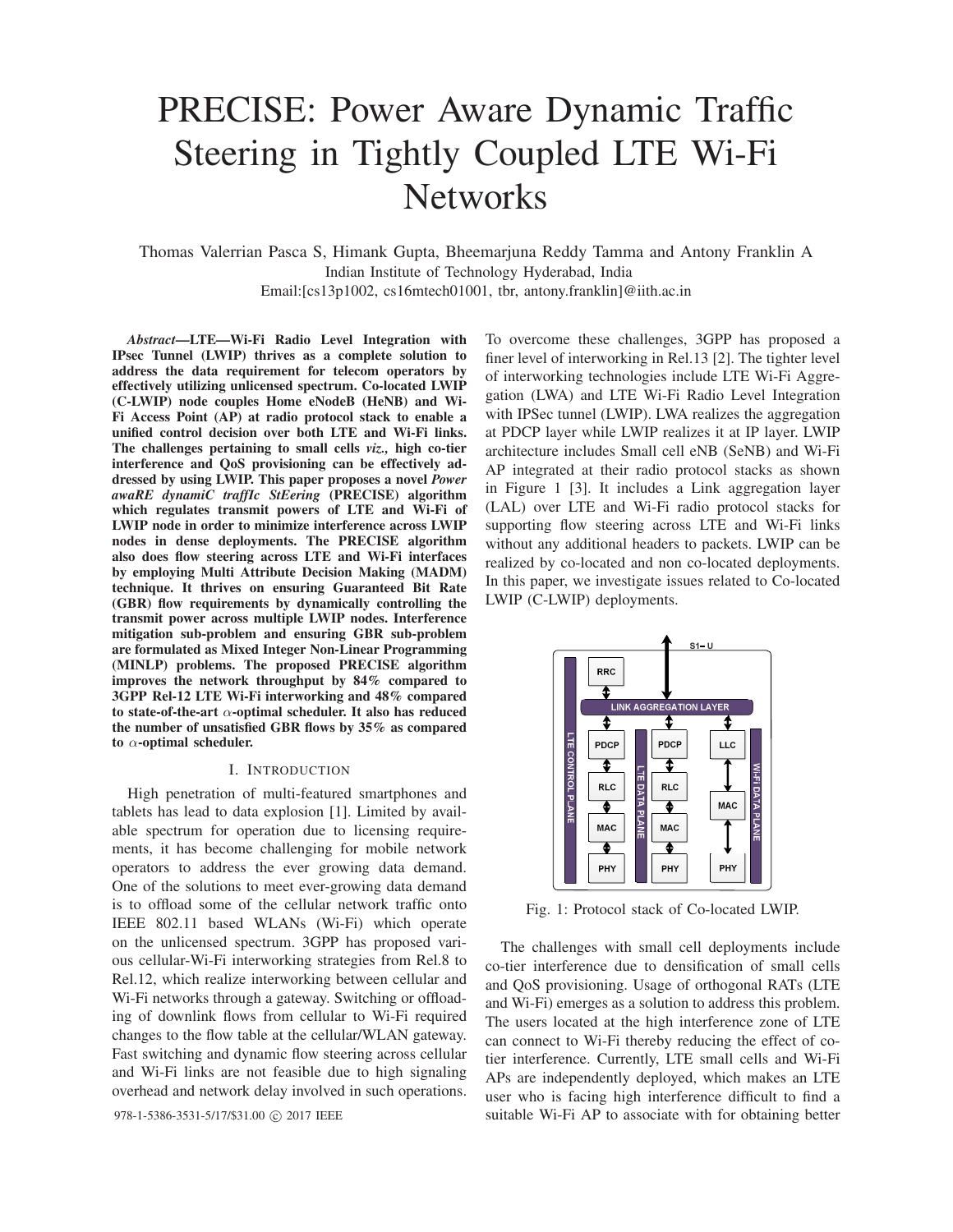service. The C-LWIP architecture ensures availability of Wi-Fi link for users even in the interference region, but C-LWIP deployment suffers from co-tier interference (for both LTE and Wi-Fi) when density of their deployment increases, and leads to coverage holes when the density decreases.

Another challenge is to ensure QoS for LWIP users, which corresponds to allocating sufficient radio resources for their guaranteed bit rate (GBR) flows. In a typical indoor scenario, the SINR received by a User Equipment (UE) is constrained by the number of obstacles and number of interfering LWIP nodes that exist in its vicinity. LTE scheduler such as "Priority Set Scheduler" allocates more resources to the UEs with poor SINR in order to meet their GBR requirements. Such a QoS centric allocation adversely affects the overall system throughput.

## II. RELATED WORK

The existing solutions for interference mitigation include Inter-Cell Interference Coordination (ICIC) and eICIC [4]. These solutions employ frequency reuse and subframe muting to reduce interference in LTE networks. The offloading algorithm presented in [5] prioritizes the traffic with specific QoS requirement. The voice and video flows are sent through the cellular network while the elastic flows are sent through Wi-Fi. This approach ensures QoS of GBR flows, but it does not intend to maximize the utilization of network resources. In [6], to overcome poor availability and performance of the cellular network, the authors have used two key ideas viz., leveraging delay tolerance and fast switching from cellular to Wi-Fi to reduce the load on the cellular network. Initially, all flows are sent through Wi-Fi, if Wi-Fi is unable to transmit packets of a flow in a small time window (delay tolerance limit), then that flow is quickly switched to the cellular network. This solution focuses on maximizing the utilization of Wi-Fi, but it fails to maximize the overall system throughput.

In [7], the authors proposed an  $\alpha$ -optimal scheduler in which scheduling across multiple RATs is formulated as an optimization problem. Steering the incoming traffic across different RATs viz., LTE and WLAN is done based on the value of  $\alpha$ . For different values of  $\alpha$ , the scheduler morphs its purpose as a proportional fair scheduler, maximum throughput scheduler, or maximize minimum rate scheduler. In [8], the authors proposed a "water-filling" based interpretation for resource allocation across multiple RATs. The fraction of traffic sent over a RAT is proportional to the ratio of users peak capacity on that RAT and its throughput on the other RAT. The above mentioned schedulers enable efficient scheduling across both LTE and Wi-Fi simultaneously, but they do not aim to reduce interference in dense deployment scenarios.

To address the problems which exist with aforementioned works in the literature and to efficiently use the C-LWIP architecture, we propose a Power Aware Dynamic Traffic Steering (PRECISE) algorithm. The proposed PRECISE algorithm does efficient flow steering with intelligent power control to minimize interference and to ensure GBR requirements with improved system throughput.

### III. PROPOSED WORK

The PRECISE algorithm is designed with the following objectives: (i) Mitigation of co-tier interference in dense deployment of LWIP system, (ii) Meeting GBR requirements of the users including those experiencing poor SINR, and (iii) Dynamic steering of the flows across LTE and Wi-Fi links to maximize the system throughput. Algorithm 1 details the components and working of the PRECISE algorithm. Initially, the flow state information of all downlink flows is collected by a centralized decision making entity (for e.g., LWIP

|     | Algorithm 1 Power awaRE dynamiC traffIc StEering                                          |
|-----|-------------------------------------------------------------------------------------------|
|     | <b>Input:</b> Set of all flows in the system $(\mathcal{F}_i)$ , $i \in \{\text{flows}\}$ |
|     | $1, \ldots, k$ , SINR of UEs associated with C-LWIP                                       |
|     | node                                                                                      |
|     | 1: for Every $N$ ms do                                                                    |
| 2:  | if $\mathcal{G}^s \geq 90\%$ then<br>$\triangleright$ Trigger IM Phase                    |
| 3:  | $\Theta^{IM}(P_i^L, P_i^W)$                                                               |
| 4:  | Set Tx power obtained through optimization                                                |
| 5:  | else<br>$\triangleright$ Trigger GI Phase                                                 |
| 6:  | $\Theta^{GI}(P_i^L, P_i^W)$                                                               |
| 7:  | Set Tx power obtained through optimization                                                |
| 8:  | end if                                                                                    |
| 9:  | $\mathcal{AI} \leftarrow \text{TOPSIS}(\mathcal{F}_i)$<br>$\triangleright$ Flow Steering  |
| 10: | if $\mathcal{L}^L > \mathcal{L}^W$ then                                                   |
| 11: | <b>if</b> GBR flows unsatisfied <b>then</b>                                               |
| 12: | Steer set of unmet GBR flows $(\Phi_G)$ to<br>Wi-Fi                                       |
| 13: | else                                                                                      |
| 14: | Steer set of NGBR flows $(\Phi_{NG})$ with                                                |
|     | high                                                                                      |
|     | affinity index to Wi-Fi                                                                   |
| 15: | end if                                                                                    |
| 16: | else                                                                                      |
| 17: | <b>if</b> GBR flows unsatisfied <b>then</b>                                               |
| 18: | Steer set of unmet GBR flows $(\Phi_G)$ to                                                |
|     | <b>LTE</b>                                                                                |
| 19: | else                                                                                      |
| 20: | Steer set of NGBR flows $(\Phi_{NG})$ with                                                |
|     | high                                                                                      |
|     | affinity index to LTE                                                                     |
| 21: | end if                                                                                    |
| 22: | end if                                                                                    |
|     | $23:$ end for                                                                             |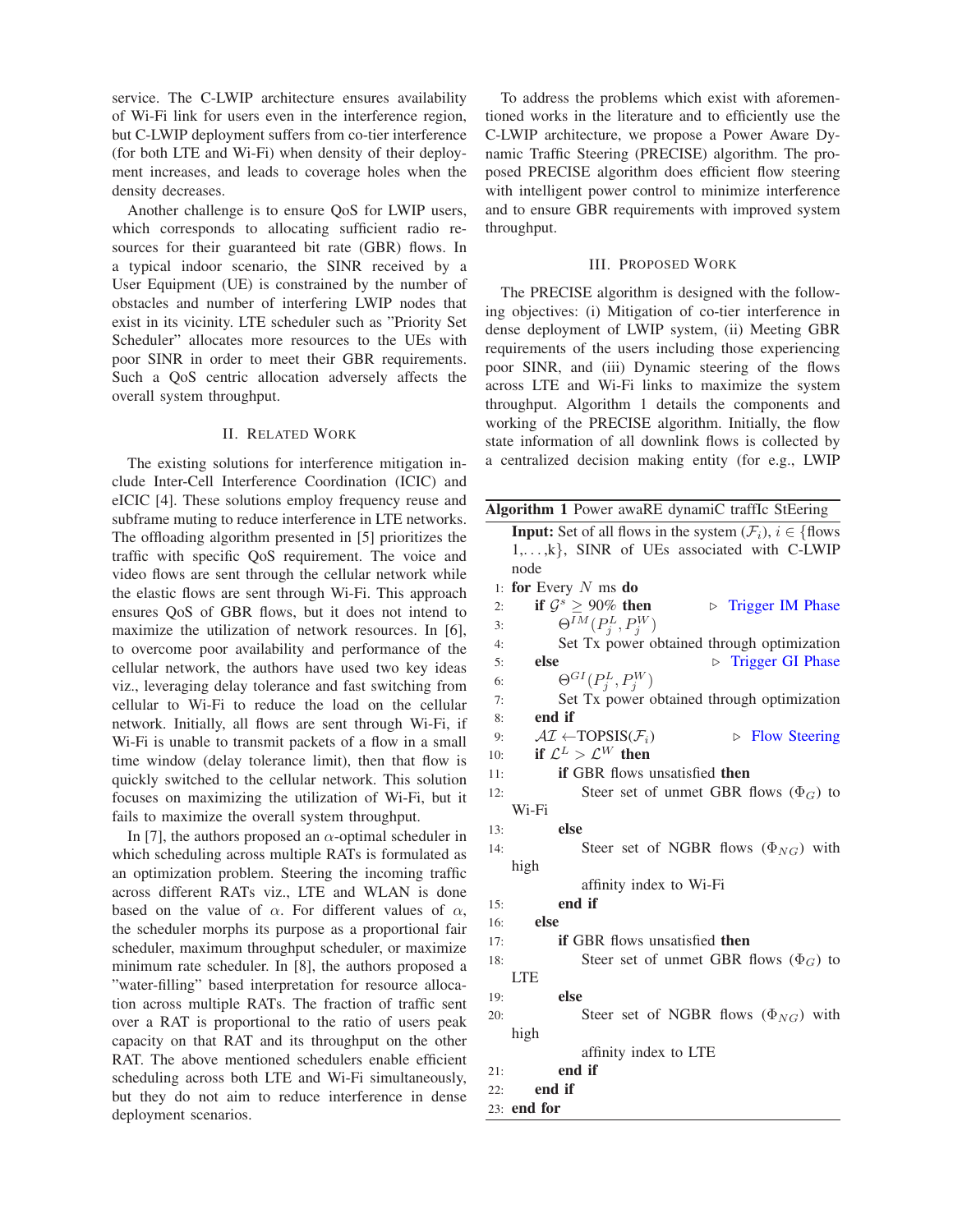gateway). Note that this LWIP gateway assists only in regulating the transmit power of LWIP nodes. If requirements of GBR flows are met, then the algorithm aims to improve the system throughput by mitigating the cointerference by triggering Interference Mitigation (IM) phase. In this phase, optimal transmit power values are computed and set for LTE and Wi-Fi radios to reduce cotier interference across interfering C-LWIP nodes. The IM phase is continued as long as QoS requirements of GBR flows are met. If GBR requirements of some of the flows are not met, then GBR Improvement (GI) phase is triggered in which the transmit powers of LTE and Wi-Fi interfaces of C-LWIP nodes are adjusted in order to meet the GBR requirements.  $G<sup>s</sup>$  corresponds to percentage of GBR flows satisfied. Both IM and GI phases are followed by flow steering across LTE and Wi-Fi links in order to achieve their corresponding objectives. Flow steering involves ordering different flows based on their affinity to an interface. An  $i^{th}$  flow's affinity to an interface is given by its affinity index  $(\mathcal{AI}_i)$ . If there exists unsatisfied GBR flows then a set of unmet GBR flows ( $\Phi_G$ ) are moved first to the lightly loaded interface of C-LWIP node. If GBR requirements are met, then a set of NGBR flows ( $\Phi_{NG}$ ) with high affinity are moved to the corresponding interface to maximize the throughput of the system.  $\Phi_G$  is obtained by iteratively picking set of unmet GBR flows served in a heavily loaded link that can be accommodatable on the other link. How to accommodate a flow on a new link is discussed later in Section III-C. The power control function of PRECISE algorithm runs at LWIP gateway whereas the flow steering runs at C-LWIP node so that it can take independent and fast decision on steering of flows across LTE and Wi-Fi links.



Fig. 2: Variation in coverage observed in different phases of PRECISE algorithm.

Figure 2 depicts the coverage pattern during IM and GI phases. It includes LTE operating on one licensed frequency band across all the cells and Wi-Fi using one unlicensed channel across all the cells. During IM phase, LTE and Wi-Fi coverages appear to cover the alternate cell edge regions in order to reduce co-tier interference (note that this figure is a closer approximation and it may vary based on user density and their positions in the network). In Figure 2, points 'A' and 'D' denote locations of two C-LWIP nodes where as 'B' and 'C' denote the regions of interest. When C-LWIP nodes at 'A' and 'D' transmit with same power, then the regions 'B' and 'C' suffer from high co-tier interference. IM phase is then triggered which reduces LTE co-tier interference in the regions 'B' and 'C' by reducing the transmit power of LTE in C-LWIP node 'A'. Similarly, Wi-Fi interference at regions 'B' and 'C' is reduced by reducing the Wi-Fi transmit power of C-LWIP node 'D'. During GI phase the edge of coverage region is either expanded or shrank based on the number of UEs with unmet GBR flows. Expansion or increase in transmit power on a link corresponds to improving bit rate for a UE with unmet GBR requirements. Reduction in coverage region corresponds to reducing interference for UEs associated with other C-LWIP nodes without degrading GBR guarantees of the current C-LWIP node.

# *A. Interference mitigation using orthogonal RATs (IM Phase)*

We have formulated the interference mitigation subproblem as a mixed integer non-linear programming (MINLP) problem with an objective of minimizing cotier interference within a RAT. IM phase sets the optimal transmit powers to LTE and Wi-Fi interfaces of C-LWIP node. The SINR maximization of C-LWIP is formulated as follows.

$$
Maxi. \Theta^{IM} = \sum_{i=1,j=1}^{U,B} \alpha_{i,j}^{L} \times SINR_{i}^{L} + \alpha_{i,j}^{W} \times SINR_{i}^{W}
$$

*s.t.*

$$
\sum_{j=1}^{B} \alpha_{i,j}^{L} \le 1 \ \forall i \quad and \quad \sum_{j=1}^{B} \alpha_{i,j}^{W} \le 1 \ \forall i
$$
\n
$$
\alpha_{i,j}^{L} = \begin{cases}\n1, & \text{if } SINR_{i}^{L} \ge Th_{LTE} \\
0, & \text{otherwise}\n\end{cases}
$$
\n
$$
\alpha_{i,j}^{W} = \begin{cases}\n1, & \text{if } SINR_{i}^{W} \ge Th_{Wi-Fi} \\
0, & \text{otherwise}\n\end{cases}
$$
\n
$$
\alpha_{i,j}^{L} = \begin{cases}\n0 \text{ or } 1, & \text{if } \alpha_{i,j}^{W} = 1 \\
0, & \text{otherwise}\n\end{cases}
$$
\n
$$
\alpha_{i,j}^{W} = \begin{cases}\n0 \text{ or } 1, & \text{if } \alpha_{i,j}^{L} = 1 \\
0, & \text{otherwise}\n\end{cases}
$$
\n
$$
P_{min}^{L} \le P_{j}^{L} \le P_{max}^{L}; P_{min}^{W} \le P_{j}^{W} \le P_{max}^{W}
$$

 $\Theta^{IM}$  is the sum over LTE and Wi-Fi SINRs of users associated with LTE and Wi-Fi links of C-LWIP nodes. Here,  $P_j^L$  and  $P_j^W$  are the transmit powers of LTE and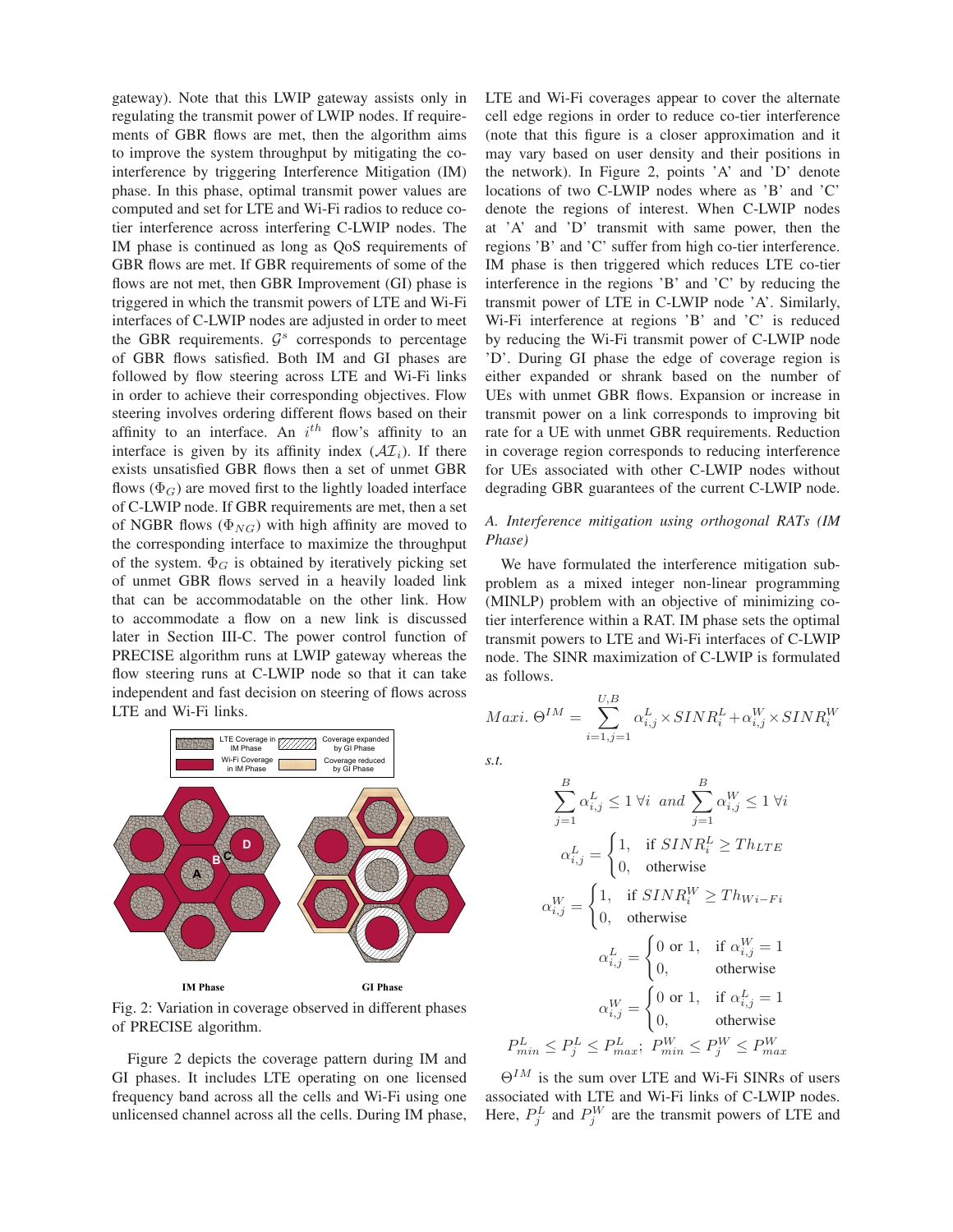Wi-Fi interfaces of  $j^{th}$  LWIP node, respectively.  $\alpha_{i,j}^L$  is a binary variable which corresponds to association of  $i^{th}$  user with  $j^{th}$  C-LWIP node over LTE interface and  $\alpha_{i,j}^W$  denotes the association of  $i^{th}$  user with  $j^{th}$  C-LWIP node over Wi-Fi interface.  $B$  and  $U$  denote the number of C-LWIP nodes and number of users in the system, respectively. This optimization problem  $(\Theta^{IM})$  can be solved using an MINLP solver.

# *B. GBR improvement using dynamic power control (GI Phase)*

The objective of this sub-problem is to maximize the throughput of GBR flows. GI is formulated as an MINLP problem with an objective to improve the throughput for those UEs whose GBR requirements are not met. This can be achieved by maximizing the sum of weighted SINRs of those UEs.

$$
Maximize \Theta^{GI} = \sum_{i=1,j=1}^{U,B} r_{i,j}^{L} \times SINR_{i}^{L} + r_{i,j}^{W} \times SINR_{i}^{W}
$$

*s.t.*

$$
\begin{cases} SINR_i^L - (\gamma \times \Theta(SINR_i^L)) \ge 0; \text{if } \Theta(SINR_i^L) \ge S_i\\ SINR_i^L - \Theta(SINR_i^L) \ge 0; otherwise \end{cases}
$$

$$
\begin{cases}\nSINR_i^W - \gamma \times \Theta(SINR_i^W) \ge 0; \text{if } \Theta(SINR_i^W) \ge S \\
SINR_i^W - \Theta(SINR_i^W) \ge 0; otherwise\n\end{cases}
$$

$$
P_{min}^L \le P_j^L \le P_{max}^L; \ P_{min}^W \le P_j^W \le P_{max}^L
$$

Weight of UE depends on number of unmet GBR flows with that UE. The weight  $r_{i,j}^L$  corresponds to fraction of unmet GBR flows of  $i^{th}$  UE associated with  $j^{th}$  C-LWIP node through LTE interface.  $r_{i,j}^L = \frac{\vartheta_{i,j}}{\sum_k \vartheta_{i,j}}$ , here  $\vartheta_{i,j}$  corresponds to the number of unmet GBR flows of  $i^{th}$  UE associated with  $j^{th}$  C-LWIP node.  $\Theta(SINR_i^L)$ and  $\Theta(SINR_i^W)$  correspond to SINRs of LTE and Wi-Fi observed during the IM phase, respectively.  $\gamma$  denotes the tolerable fraction in reduction of SINR for the users who operate with the highest Modulation and Coding Scheme (MCS).  $S_M$  corresponds to the minimum SINR at which a UE gets the highest MCS.

#### *C. Flow steering across LTE and Wi-Fi links*

The PRECISE algorithm selects a flow to be steered from one interface to other using a multi-attribute decision making (MADM) technique called as Technique for Order Performance by Similarity to Ideal Solution (TOPSIS) [9]. TOPSIS makes use of various decision making parameters (DMPs) from UEs such as LTE SINR, Wi-Fi SINR, and available bandwidths in LTE and Wi-Fi links. Link Aggregation Layer (LAL) of C-LWIP node gathers all these DMPs (refer Figure 1). TOPSIS chooses best suitable flow to be moved to an appropriate link based on these DMPs. The flow steering algorithm is executed once in every  $N$  ms.

## **Subroutine:** TOPSIS for Ranking Flow Affinity

**Input:** Set of all flow  $(\mathcal{F}_i)$  parameters, Link to which flow affinity has to be obtained

- 1: Vector Normalization of all flow parameters  $F_{i,j}$ where  $i \in \{\text{flows } 1, \ldots, k\}, j \in \{\text{network } \text{param-}$ eters}
- 2: Apply given set of weights  $w^T = \{w_1, \ldots, w_n\}$
- 3:  $F_{i,j} \leftarrow F_{i,j} \times w_j$
- 4: Find  $A^+$  (Positive ideal solution) and  $A^-$  (Negative ideal solution)
- 5: Find Positive ideal separation  $(S^+)$  and Negative Ideal separation  $(S^-)$
- 6: Calculate  $C_i$  for each flow:  $C_i \leftarrow \frac{Si^-}{Si^+ + Si^-}$
- 7:  $\mathcal{AI} \leftarrow$  sort  $\{C_i\}$  in descending order
- 8: Return the flow affinity index  $AT_i$  for every flow  $F_i$

 $\mathcal{L}_i^L$ )  $\geq$  S<sub>M</sub>DMPs, Positive Ideal Solution (PIS) and Negative Ideal  $\binom{W}{i} \geq S_M$  of worst values among all flows for each parameter. For **TOPSIS:** Subroutine TOPSIS [9] shows the procedure involved in prioritizing the flows. For every flow  $i$ , DMPs are obtained from the LAL of C-LWIP node. All these DMPs are normalized and appropriate decision making weights (w) are given to them. Following processing of Solution (NIS) are computed. PIS is a set of best values among all flows for each parameter while NIS is a set example, PIS will contain the largest value in  $SINR$  but the smallest value in packet error rate  $(PER)$ . Relative Closeness (RC) is a metric which emphasizes how close a flow is to PIS or NIS. Affinity Index  $(\mathcal{AI}_i)$  of an  $i^{th}$ flow towards a specified interface is obtained by ranking them based on its RC. Flow with a large difference from NIS and less difference from PIS has high affinity for steering.

#### *D. Obtaining Decision Making Parameters for TOPSIS*

TOPSIS uses the following DMPs for decision making: load of LTE  $(\mathcal{L}^L)$ , load of Wi-Fi  $(\mathcal{L}^W)$  and  $GBR_i$ requirements of  $i^{th}$  flow. Loads on both LTE and Wi-Fi links are calculated as follows:

$$
\mathcal{L}^L = \frac{\sum_{i=1}^N uPRB_i}{tPRB \times N} \tag{1}
$$

$$
\mathcal{L}^W = \frac{\mathcal{BT}}{\mathcal{BT}} + \mathcal{IT}
$$
 (2)

Here, tPRB is the total number of physical resource blocks available in a Transmission Time Interval (TTI=1 ms in LTE). *uPRB* is the number of PRBs used for data transmission in a TTI. In Eqn (1),  $\mathcal{L}^{L}$  is found as the ratio of total number of uPRB to the total number of available PRBs over  $N$  TTIs (we have set  $N=200$  which corresponds to a Decision Making Interval - DMI). Eqn (2) is used to obtain load on Wi-Fi by estimating channel busy time over a total time of  $N$  ms.  $BT$  and  $TT$  correspond to busy and idle times of Wi-Fi channel, respectively.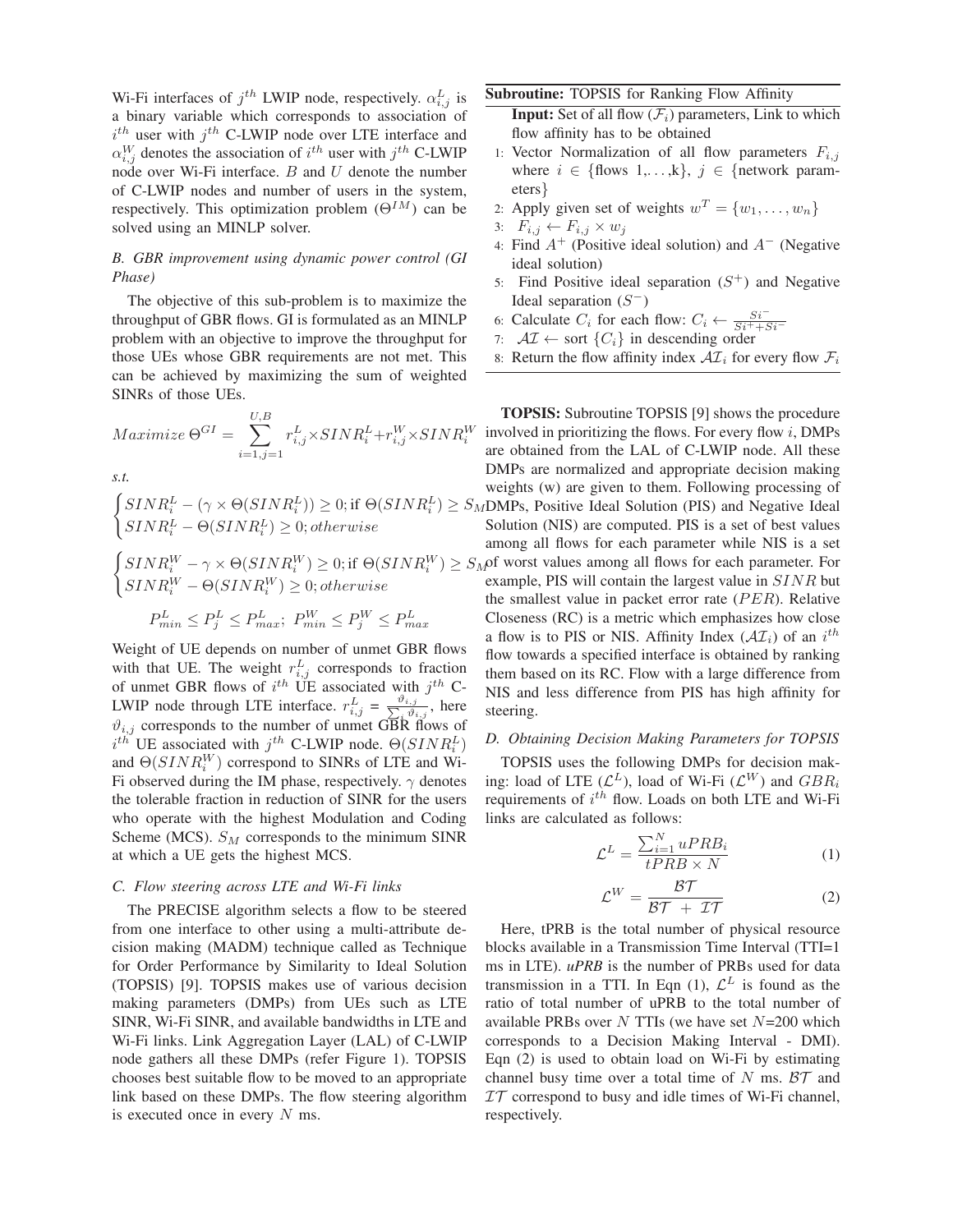In order to find that LTE can accommodate more flows, the cumulative throughput of all GBR flows is subtracted from the maximum achievable throughput. Available bandwidth in LTE  $(A<sup>L</sup>)$  can be obtained as follows.

$$
\mathcal{A}^L = \mathcal{M}^L - \sum_{i=1}^N \mathcal{O}_i^L \tag{3}
$$

Here,  $\mathcal{M}^{L}$  denotes the maximum throughput that can be achieved by LTE under the given network conditions, given by  $\mathcal{M}^L = BW \times log(1 + \Psi^L)$ , where  $\Psi^L$  corresponds to average SINR of UE in LTE.  $\mathcal{O}_i^L$  corresponds to the throughput observed by  $i^{th}$  user in LTE. Similarly, to estimate that Wi-Fi can accommodate more flows or not, current channel utilization by all GBR and NGBR flows (i.e.,  $\mathcal{L}^W$ ) is subtracted from the maximum channel utilization under the given network conditions.

$$
\mathcal{A}^W = (\mathcal{MC}^W - \mathcal{L}^W) \times \mathcal{PD}
$$
 (4)

Here  $MC^W$  denotes the maximum channel utilization (network is fully loaded),  $\mathcal{L}^W$  denotes the load on Wi-Fi and  $PD$  denotes the average physical layer data rate of Wi-Fi, which is given by,

$$
\mathcal{PD} = BW \times log(1 + \Psi^W)
$$

where  $\Psi^W$  corresponds to SINR of UE on Wi-Fi link.

## IV. SIMULATION SETUP AND PERFORMANCE RESULTS

The performance of PRECISE algorithm is evaluated in a dense deployment scenario. We have compared the PRECISE algorithm with an existing Wi-Fi offload [6], [10], 3GPP Rel. 12 [11] and a state-of-the-art  $\alpha$ -optimal scheduler [7] to observe its performance benefits. Wi-Fi offload algorithm prefers to use only Wi-Fi link whenever Wi-Fi is available and switches to LTE link on observing poor SINR in Wi-Fi. In 3GPP Rel. 12 solution, a UE associates with either LTE or Wi-Fi link of C-LWIP node. The UE prefers to associate with the link having higher SINR. The  $\alpha$ -optimal scheduler associates a set of flows through LTE and Wi-Fi links based on throughput achieved by that UE in different RATs. When  $\alpha=1$ , the scheduler does a proportionally fair split among the flows through LTE and Wi-Fi links. Figure 3 shows the simulation scenario where we have considered a building of dimensions 50 m  $\times$  50 m  $\times$ 10 m having four C-LWIP nodes placed with a mean Euclidean distance between LWIP nodes as 20 meters. The positions of C-LWIP nodes in the building are shown in Figure 3. The building has two floors and a wall per every 10 meters. Path loss model includes wall and floor losses. For creating more challenging environment, we have considered LTE operating with reuse factor one and Wi-Fi operating in the same channel across all APs. The other important simulation parameters are shown in Table I. We have used Matlab based solver (*fmincon*) to solve the proposed MINLP problems.



Fig. 3: SINR distribution 3D-map of the building chosen for conducting experiment with 4 C-LWIP nodes. The x,y, and z coordinates of C-LWIP nodes are also given in the map.

TABLE I: Simulation Parameters

| <b>Parameter</b>              | <b>Value</b>                            |
|-------------------------------|-----------------------------------------|
| # of UEs, LWIP Nodes          | 100, 4                                  |
| Max Tx power of LTE & Wi-Fi   | 23, 20 dBm                              |
| LTE path loss model           | 3GPP indoor path loss model             |
| Wi-Fi path loss model         | <b>ITU</b> path loss model              |
| LTE MAC Scheduler             | Priority Set Scheduler (PSS)            |
| UE position                   | Random                                  |
| UE mobility model             | <b>Constant Position Mobility Model</b> |
| Wi-Fi Standard                | IEEE 802.11n                            |
| Wi-Fi frequency and bandwidth | 2.4 GHz, 20 MHz                         |
| LTE frequency and bandwidth   | 2.6 GHz, 10 MHz                         |

## *A. SINR Distribution*

The SINR distributions of UEs are observed in two cases (i) LWIP with fixed power (set to the maximum power) and (ii) LWIP power obtained from the PRECISE algorithm. Figure 4 shows CDF of SINR of UEs. It can be observed that PRECISE algorithm has improved SINR of UEs by 4 dB in both LTE and Wi-Fi links as compared to fixed power allocation. This improvement is achieved because PRECISE algorithm optimizes the transmit power of LTE and Wi-Fi links in order to reduce the co-tier interference across multiple LWIP nodes. This operation of PRECISE algorithm resembles fractional frequency reuse across different RATs.

#### *B. Ensure GBR in the Network*

PRECISE algorithm ensures data rate requirements of GBR flows and maximizes the throughput for NGBR flows thereby maximizing the entire network throughput. In this experiment UE traffic includes GBR and NGBR flows. GBR flows comprise of conversational voice (G.711) at 87.2 Kbps GBR, Video call (HD) at 1.2Mbps and Streaming Video at 1.2Mbps [12]. NGBR flows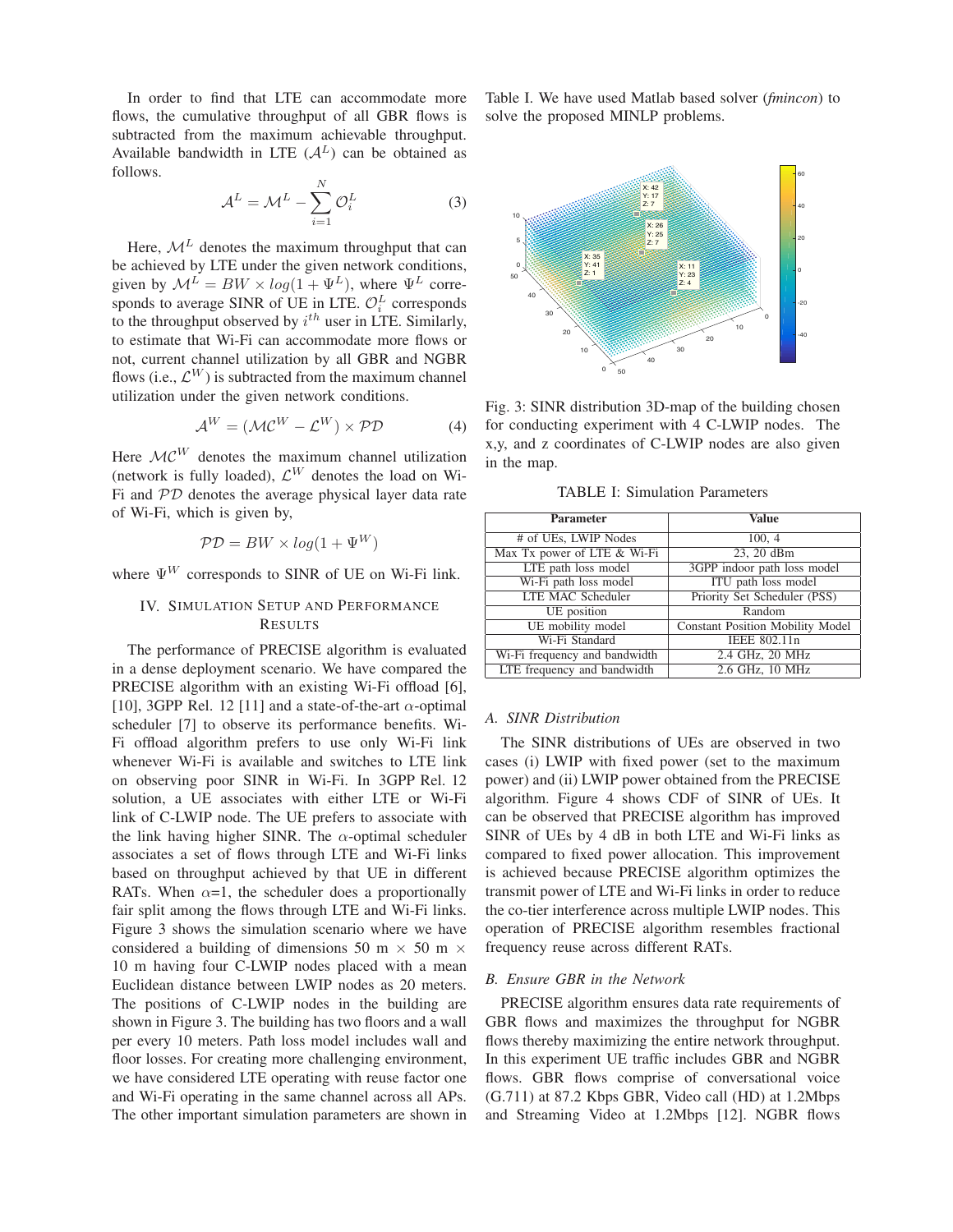

include Sync apps and file downloads. Total number of downlink flows in the network at any instance follows Poisson distribution with mean varying from 300 to 8000 flows. Figure 5 is an instantaneous capture of throughput and number of unmet GBR flows. Data points are plotted for every 200 ms which corresponds to a DMI of PRECISE algorithm. The experiment is conducted for low, medium and high load conditions (load= 100, 300 and 600 flows), triggers are observed in all the cases. In case of load=100 flows, the number of GBR flows are low and they are satisfied. As the load increases, the number of unmet GBR flows increases. This triggers GI phase, which regulates the transmit power of LWIP nodes in order to reduce the number of unmet GBR flows. During GI phase the transmit power of LTE and Wi-Fi links are obtained by solving the optimization problem  $\Theta^{GI}$ . In case of high load (load=600 flows), GI phase is triggered more than IM phase as the number of unmet GBR flows is very high.



Fig. 5: Events triggered for varying load.

# *C. Different Phases of PRECISE Algorithm*

To study different phases of PRECISE algorithm, we have conducted four different experiments. Across each experiment, the mean number of flows in LWIP network



Fig. 7: CDF of UEs throughput.

is varied from 100 to 600. We have counted the number of IM triggers and GI triggers observed for different loads. Figure 6 shows the number of times IM and GI phases are triggered. As the load in the network (the number of flows) increases from 100 to 600, the number of GBR flows unsatisfied increases. In order to reduce the number of unmet GBR flows, GI phase is triggers accordingly.



Fig. 8: Throughput for different load.

## *D. Throughput Analysis*

Performances of different algorithms are compared with PRECISE algorithm. Figure 7 shows CDF of UEs